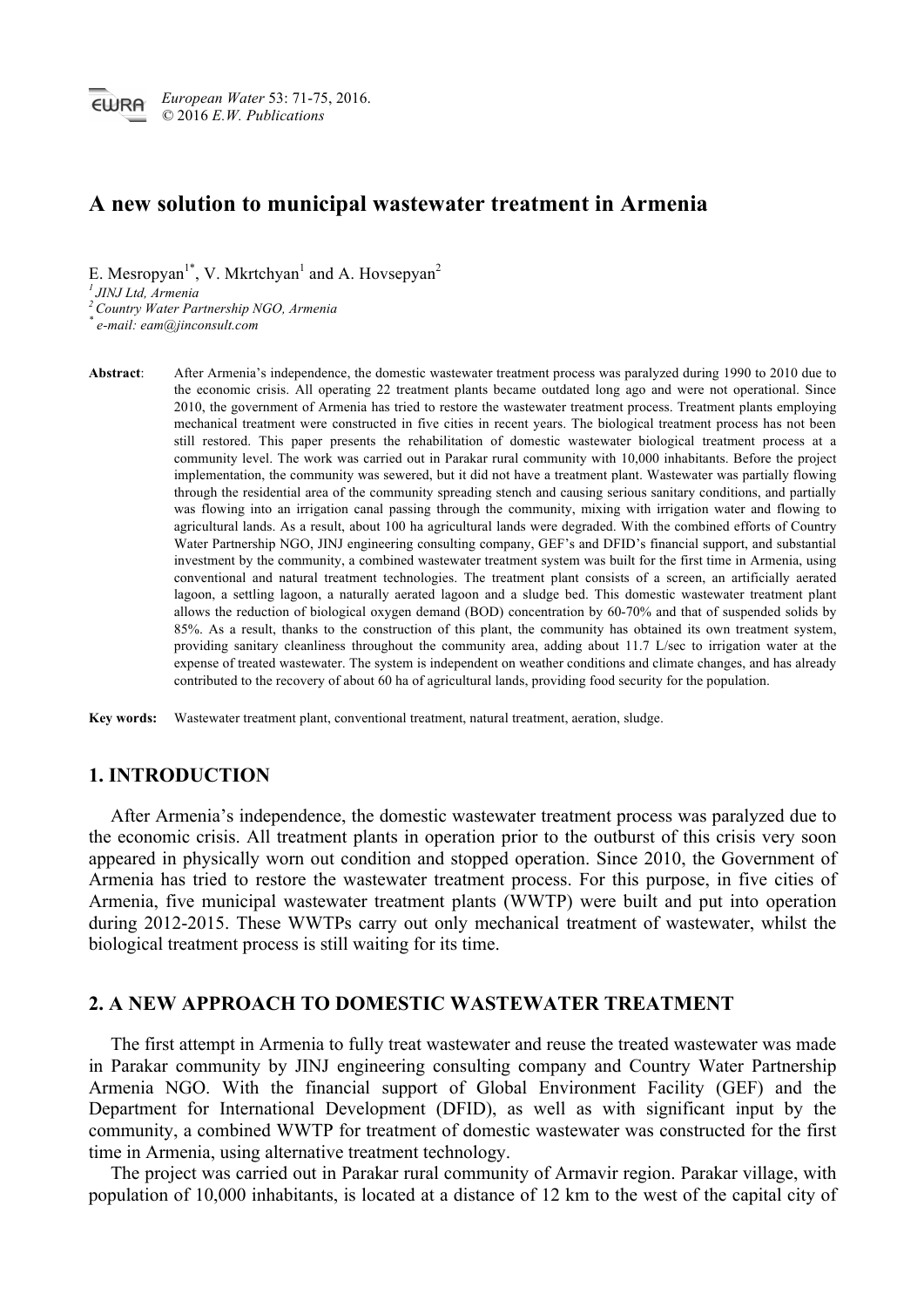Yerevan. More than 60% of the village was sewered, but the community was not served by a treatment plant. In the past, the wastewater produced by the village was pumped to the main sewerage collector of the Yerevan WWTP through two consecutive pump stations. However, when the treatment plants and the pump stations stopped operating, the wastewater was spread out in the village area, flowing into the irrigation water network and mixing with irrigation water. In some areas, wastewater was coming out to the surface, spreading through the streets and yards, causing a smelly and nasty environment. Because of irrigation water pollution, the cultivation of the private agricultural lands stopped. As a result, the village appeared in a severe anti-sanitary condition and about 100 ha agricultural lands were degraded.

Taking into account the given situation, we set two goals: first, to carry out community wastewater treatment, and second, to reuse the treated wastewater as irrigation water.

Studying the international experience (TEC 2009; 2012), an objective was set to turn to application of natural treatment technologies instead of using conventional treatment methods requiring heavy investments and highly qualified operation staff. The natural treatment technologies are notable for their low construction and operation costs, while providing the required level of wastewater treatment.

It should be noted that one of the main tasks was the selection of the WWTP site. It was advisable that it should be located in a place where elevations will allow wastewater collection and transportation by gravity, on the one hand, and adjacent to the irrigation canal to allow filling the treated wastewater into the irrigation network without additional costs, on the other hand. At the same time, the application of the natural treatment technology required the allocation of the largest possible area of land for the construction of the plant (EPA 1988).

However, the land allocated by the municipality for wastewater treatment plant construction, in spite of being close to the irrigation system, did not fulfil the area required for the application of the fully natural wastewater treatment technology. This situation served as a basis for considering the combined use of conventional and natural treatment technologies.

Based on the allocated land surface, climatic conditions and financial limitations, a plant operating by combining conventional and natural treatment technologies was proposed and developed. This was notable for the low construction and operation costs and simplicity of the structures.

The full design package of the proposed plant was developed by JINJ Company. The plant is mainly composed of the following process and auxiliary structures:

- § Screen chamber;
- Pump station with submerged pumps;
- Biological lagoon with artificial aeration;
- Secondary settling tank;
- Clarifier with low aeration;
- Biological lagoon with natural aeration;
- Sludge beds;
- Air blowing station and air distribution system;
- Wastewater and sludge transportation pipelines; and
- Other auxiliary structures.

The process layout of the WWTP is shown in Figure 1.

The project was implemented in two stages, depending on the availability of funds. In the first stage, as the active phase of the first level treatment, an artificially aerated biological lagoon, a screen, a pump station, an air blowing station and a secondary clarifier were constructed. Construction under this stage was implemented during 2010-2012 (UNDP 2014). During the second stage, a naturally aerated biological lagoon, a low aeration clarifier, and a sludge bed were constructed. Construction under this stage was implemented in 2013-2014.

The plant was planned to provide wastewater treatment at a level which would allow maintaining the wastewater the nutrients highly important for agriculture, including phosphorus and nitrogen,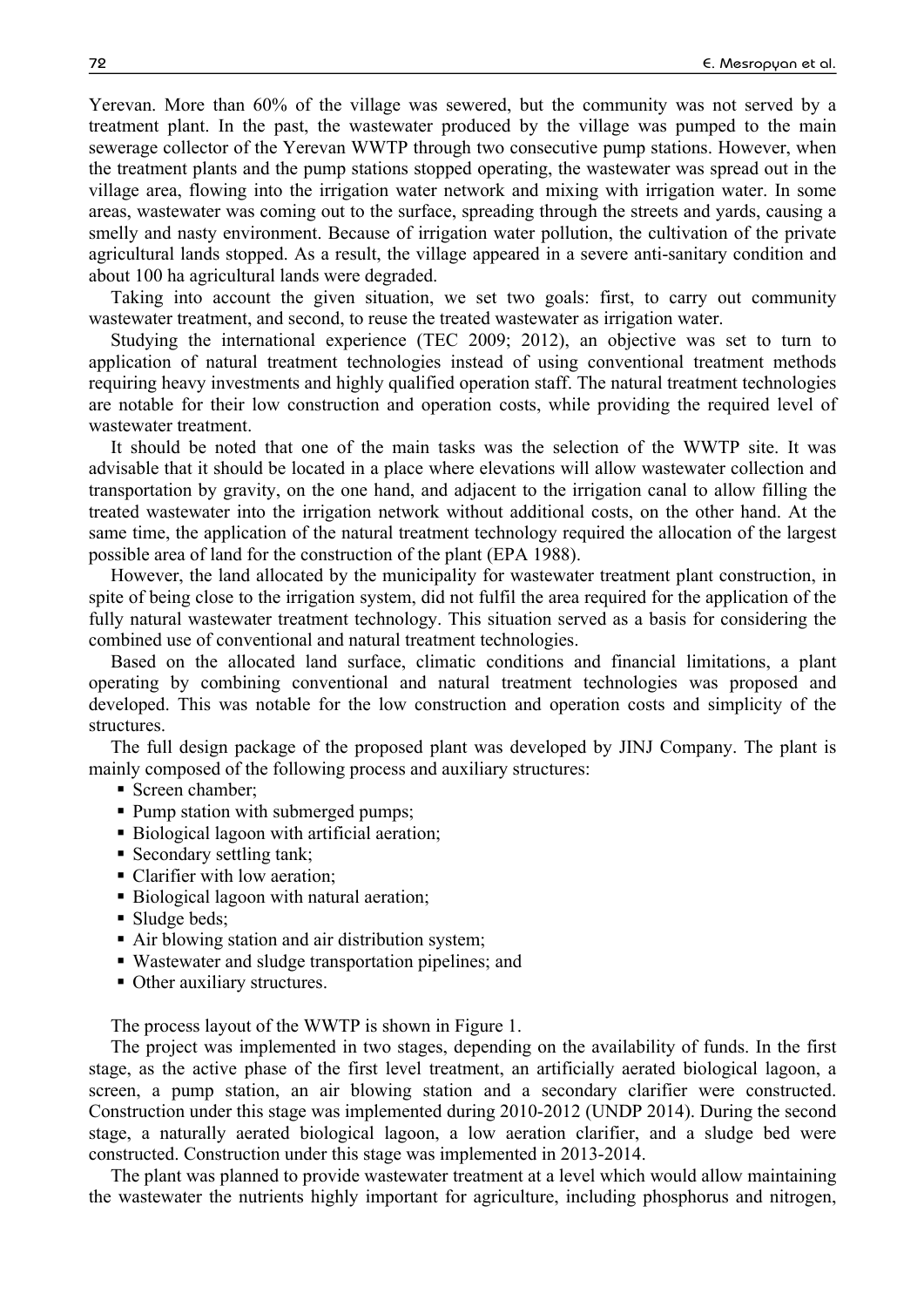and treat the wastewater from organic solids and chemical pollutants, and reusing it for irrigation purposes.



*Figure 1. Process layout of the WWTP*

During the operation of the two stages of the plant implementation, wastewater samples were taken from different points (influent, effluent, individual structures according to water movement) and monitoring was made to check the wastewater quality indicators, which served as a basis for the justification of the selected treatment technology.

Figure 2 shows the average parameter values of the wastewater flowing into the plant, outflowing from the secondary clarifier and the effluent of the plant for the first (2012) and second (2014) stages, accordingly.



*Figure 2. Wastewater treatment indicators for 2012 (a) and 2014 (b)*

Laboratory analyses were made for BOD<sub>5</sub>, TSS, N and P indicators. Therewith, the samples were taken in different seasons and for various operating regimes of the plant.

As it is seen from the graphs, the monitoring results for the first stage (Figure 2a) showed that the BOD of the influent varied in a range of  $260 - 320$  mg/L, and that of the effluent was in a range of 78 – 84 mg/L. The second stage monitoring results (Figure 2b) evidenced that the BOD<sub>5</sub> was reduced by about 85%, TSS by approximately 90%, and total N and P were reduced to a certain extent, although our objective was rather to maintain them in the wastewater.

As a result, the community has its own treatment system, and about 11.7 L/s additional irrigation water at the expense of treated wastewater, independent on weather conditions and climate changes, is provided. Since 2012, about 60 ha of depraved agricultural lands have been recovered and food security for the population is ensured, thanks to cleaning of the irrigation system and improvement of the irrigation water quality.

Application of such a treatment solution differing from the conventional treatment method significantly reduces the construction, operation and maintenance costs. This technology allowed Parakar community to construct a local treatment plant at relatively low capital investments. All costs for this project, including design, construction, technical supervision, commissioning of the plant, staff training and monitoring, as well as the community's public relations activities did not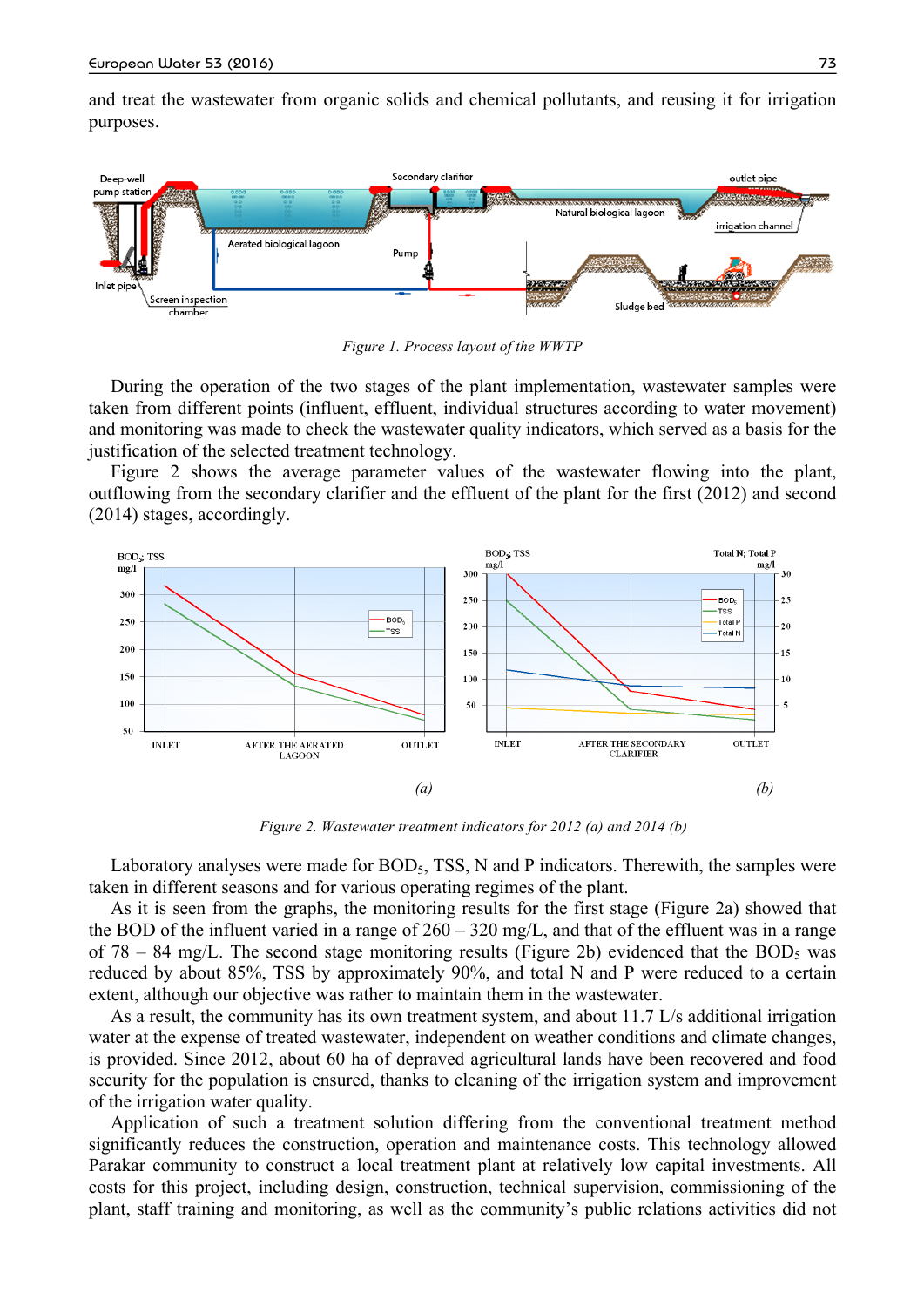exceed 210,000 Euros, of which around 160,000 Euro was spent for the construction of the plant. The net cost of the plant operation (without profit and investment payback) for treatment of one cubic meter of wastewater is about 0,035 Euros, while if estimated for minimum 10% profit and investment payback in 15 years, the plant operation costs amount to  $0.07$  Euros/m<sup>3</sup>.

This approach stems from the principles of the National Strategy for sustainable sanitation in Armenia, developed with the support of OECD in 2004. Among a series of recommendations, the following two ideologies are outlined in the Strategy:

- 1. Consider the wastewater as a valuable water resource: Wasteful use of fresh water resources already causes water resources management problems, which will become even more acute in the future under climate change impacts. In this case, the treated wastewater could be considered as a constant and sustainable resource and a water demand management tool for some sectors.
- 2. Treat today as much as you can: This principle will allow implementing the wastewater treatment process in a staged manner and encouraging and supporting any initiative aimed at the process. This will also allow creating favourable conditions for attracting funds without limitation. On the other hand, obtaining tangible results in certain stages can serve as a stimulus for new investments, thus speeding up the process.

A typical example of these two ideologies is the Parakar treatment plant construction project, which, as mentioned above, was carried out in two stages and with the financial support of different donors and the community. On the other hand, due to the construction of the plant, not only the degraded lands were restored, but also the irrigation system obtained additional water valuable for irrigation.

Adoption of the principle of application of alternative treatment technologies and stage by stage construction of wastewater treatment plants will allow covering more settlements in the current projects with involvement of the same investments, which will contribute to harmonious development of settlements and application of equitable distribution approach.

# **3. CONCLUSIONS AND FURTHER ACTIONS**

In spite of the short period of operation of the wastewater treatment plant constructed in Parakar community of Armenia with the combination of conventional and natural wastewater treatment technologies, there are already serious positive outcomes at hand:

- 1. The community acquired a wastewater treatment plant, which was constructed with relatively small investments and has low operation costs;
- 2. Operation and maintenance of the plant does not require highly qualified staff; it is rather simple to operate even for a non-skilled rural resident;
- 3. Municipal wastewater is removed from residential area and its treatment at the required level is implemented;
- 4. Sanitary conditions in the community area are improved and the possibility of epidemic outbreaks is prevented;
- 5. The treated wastewater is used as irrigation water, providing an additional 11.7 L/s.
- 6. The degradation of agricultural lands is prevented and 60 hectares of degraded lands have been rehabilitated during a short period;
- 7. Dewatered and dried sludge is used as a high-quality organic fertilizer in agriculture;
- 8. Thanks to the new rehabilitated wastewater treatment system, additional jobs are created in the community;
- 9. The sanitary-hygienic conditions and food security of population are improved.
- 10. A new approach of combining conventional and natural domestic wastewater treatment technologies was developed and implemented, which, along with a number of other characteristic parameters, also considers the factor of the land area allocated for the plant